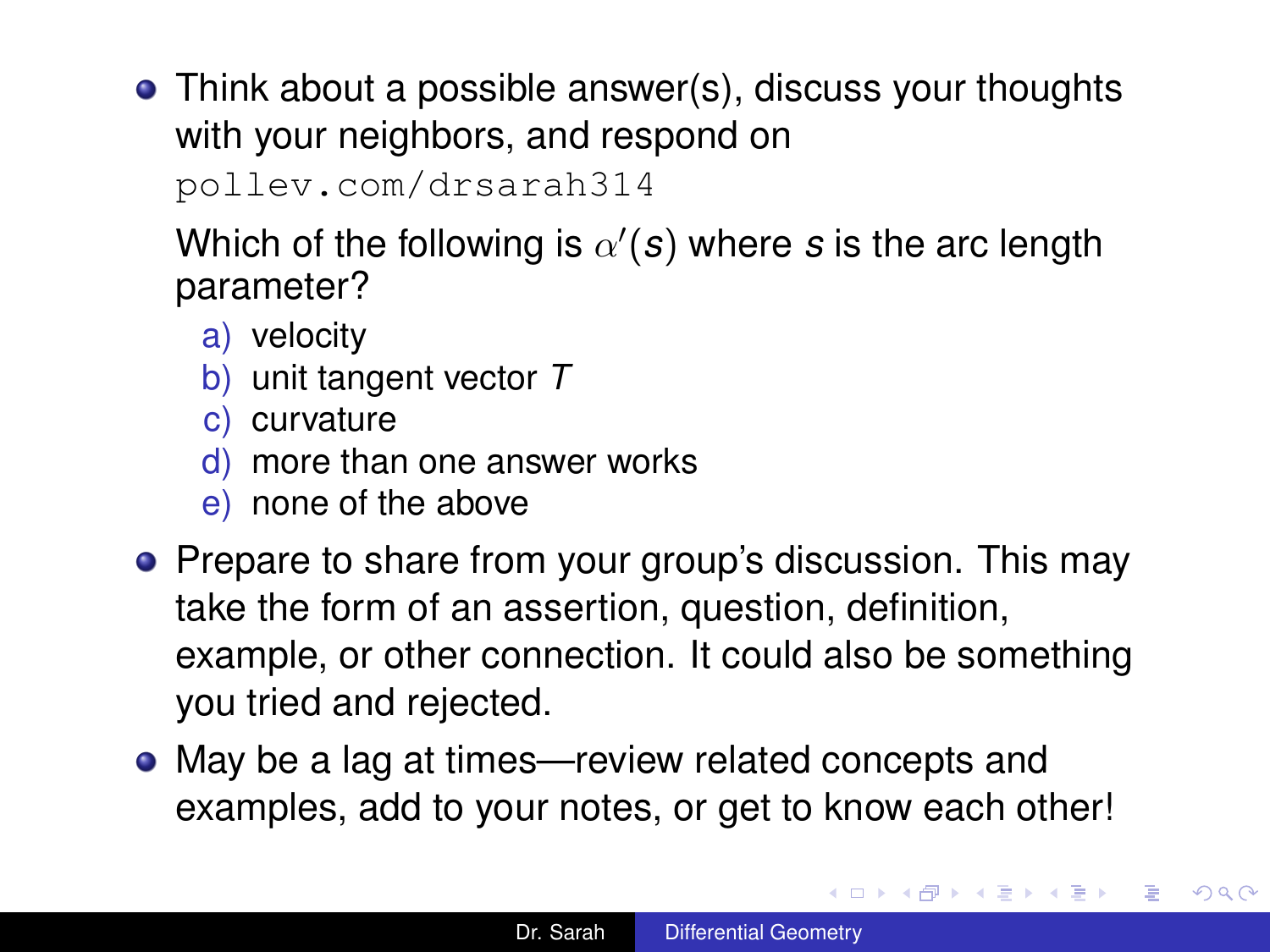<span id="page-1-0"></span>How did chain rule arise in the arc length *s*, *T*, velocity, speed, acceleration and jerk interactive video?

- a) In the prior video on the tractrix, it was a part of the computation of the arc length of the tractrix as it was needed for the velocity and hence speed, and we used that again in this video
- b) It arose in the proof that every differentiable curve that is regular can be reparameterized by arc length
- c) When we are computing  $T(t)$  instead of  $T(s)$ , it's chain rule at work!
- d) all of the above
- e) exactly two of the above

4 ロ ) (何 ) (日 ) (日 )

÷.  $QQ$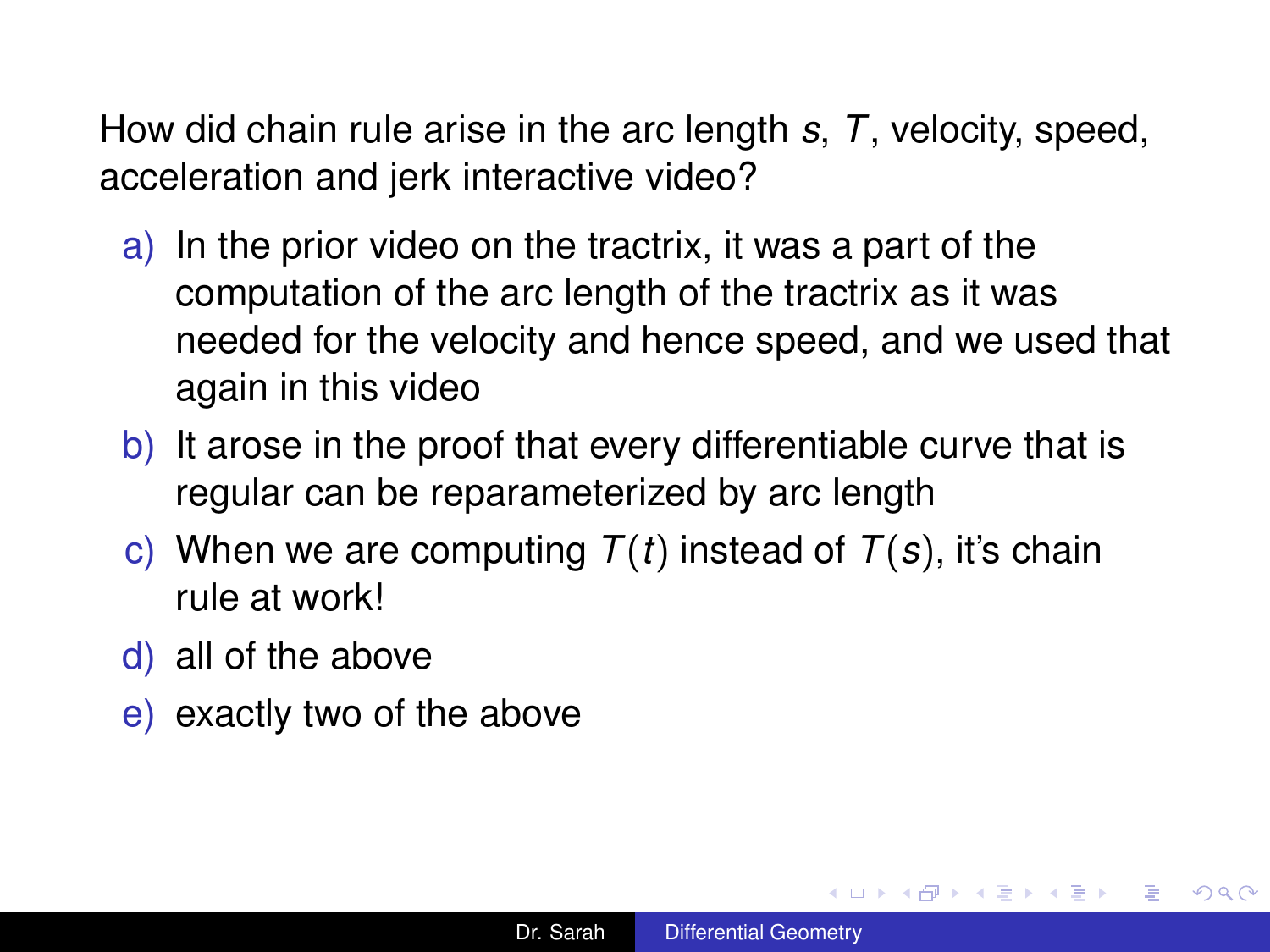## <span id="page-2-0"></span>Arc Length *s* and Unit Tangent *T* of Helix Work with neighbors or check-in with them regularly:

- $\alpha(t) = (a \cos(t), a \sin(t), bt)$  where  $a, b \in \mathbb{R}$  constants
	- Compute unit tangent  $T(t) = \frac{\alpha'(t)}{|\alpha'(t)|}$  $|\alpha'(t)|$
	- $\textsf{Compute} \ \textsf{arc} \ \textsf{length} \ \textsf{s}(t) = \int_0^t |\alpha'(u)|du$
	- 0 Write the inverse function *t*(*s*) by solving for *t*
	- Reparameterize the curve by arc length  $\beta(s) = \alpha(t(s))$



[http://previews.123rf.com/images/limbi007/limbi0071302/limbi007130200034/](http://previews.123rf.com/images/limbi007/limbi0071302/limbi007130200034/17726502-Orange-cartoon-characters-runs-on-the-green-helix--Stock-Photo-orange-spiral.jpg)

 $17726502$ -Orange-cartoon-characters-runs-on-the-green-heli[x](#page-1-0) $-\texttt{Stock-Prob}$  $-\texttt{Stock-Prob}$  $-\texttt{Stock-Prob}$  $-\texttt{Stock-Prob}$  $-\texttt{Stock-Prob}$  $-\texttt{Stock-Prob}$  $-\texttt{Stock-Prob}$  $-\texttt{Stock-Prob}$ P[h](http://previews.123rf.com/images/limbi007/limbi0071302/limbi007130200034/17726502-Orange-cartoon-characters-runs-on-the-green-helix--Stock-Photo-orange-spiral.jpg)[ot](#page-0-0)o[-o](#page-4-0)r[an](#page-0-0)[ge](http://previews.123rf.com/images/limbi007/limbi0071302/limbi007130200034/17726502-Orange-cartoon-characters-runs-on-the-green-helix--Stock-Photo-orange-spiral.jpg)[-](#page-4-0)[spi](#page-0-0)ral $\mathcal{O} \, \mathbb{Q} \, \mathbb{Q}$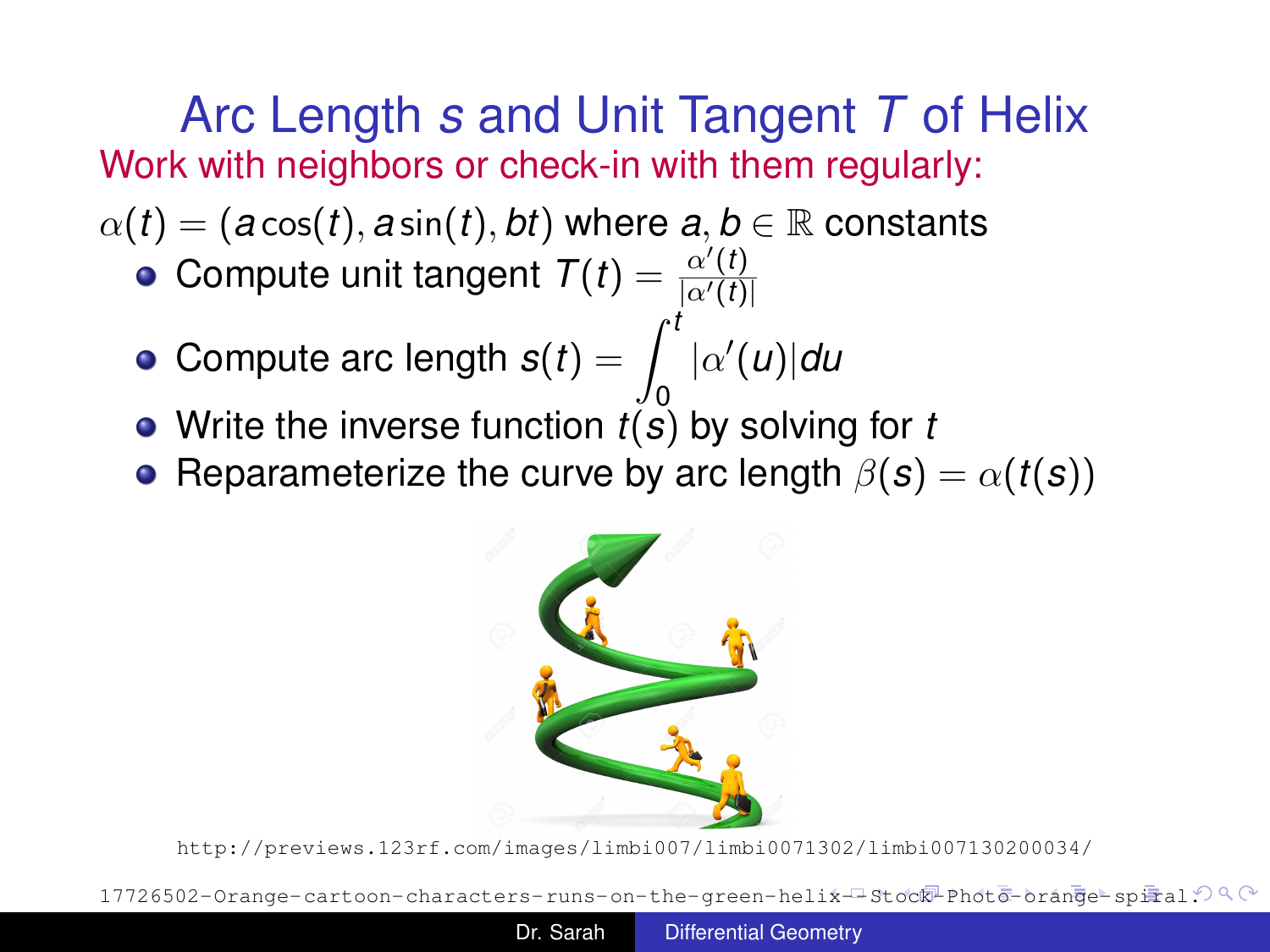## <span id="page-3-0"></span>Differential Geometry of Helix in Maple

- velocity, acceleration, jerk
- speed and arc length
- *T* in Frenet-Serret TNB Frame, curvature and torsion



[http://previews.123rf.com/images/limbi007/limbi0071302/limbi007130200034/](http://previews.123rf.com/images/limbi007/limbi0071302/limbi007130200034/17726502-Orange-cartoon-characters-runs-on-the-green-helix--Stock-Photo-orange-spiral.jpg)

[17726502-Orange-cartoon-characters-runs-on-the-green-helix--Stock-Photo-orange-spira](http://previews.123rf.com/images/limbi007/limbi0071302/limbi007130200034/17726502-Orange-cartoon-characters-runs-on-the-green-helix--Stock-Photo-orange-spiral.jpg)l.

 $\left\{ \left\vert \left\langle \varphi \right\vert \right\vert >+\left\vert \varphi \right\vert \right\}$ 

4 0 8

 $\Omega$